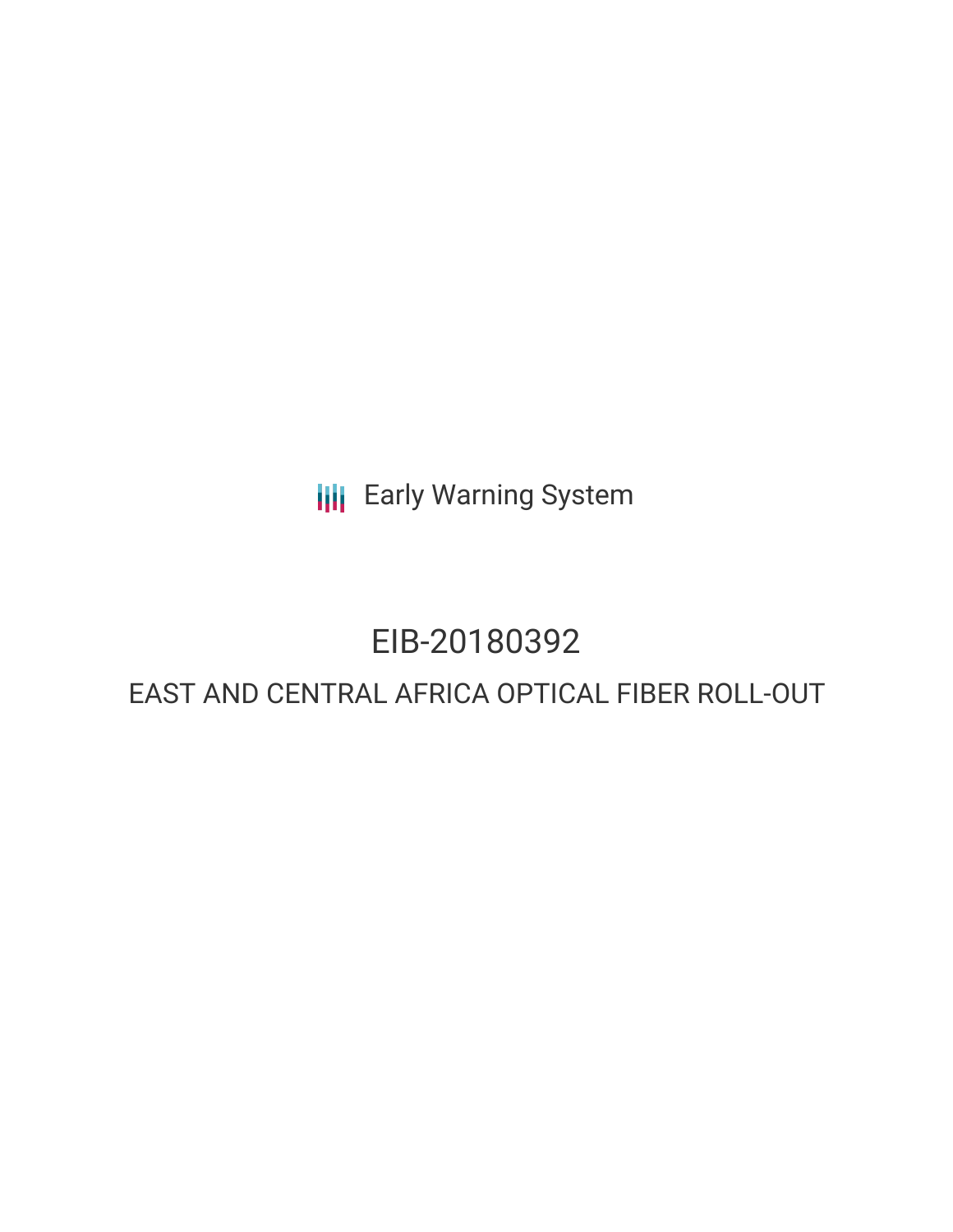

#### **Quick Facts**

| <b>Financial Institutions</b>  | European Investment Bank (EIB)              |
|--------------------------------|---------------------------------------------|
| <b>Status</b>                  | Proposed                                    |
| <b>Bank Risk Rating</b>        | U                                           |
| <b>Borrower</b>                | BANDWIDTH AND CLOUD SERVICES GROUP HOLDINGS |
| <b>Sectors</b>                 | Communications                              |
| <b>Investment Type(s)</b>      | Loan                                        |
| <b>Investment Amount (USD)</b> | \$18.00 million                             |
| <b>Project Cost (USD)</b>      | $$46.00$ million                            |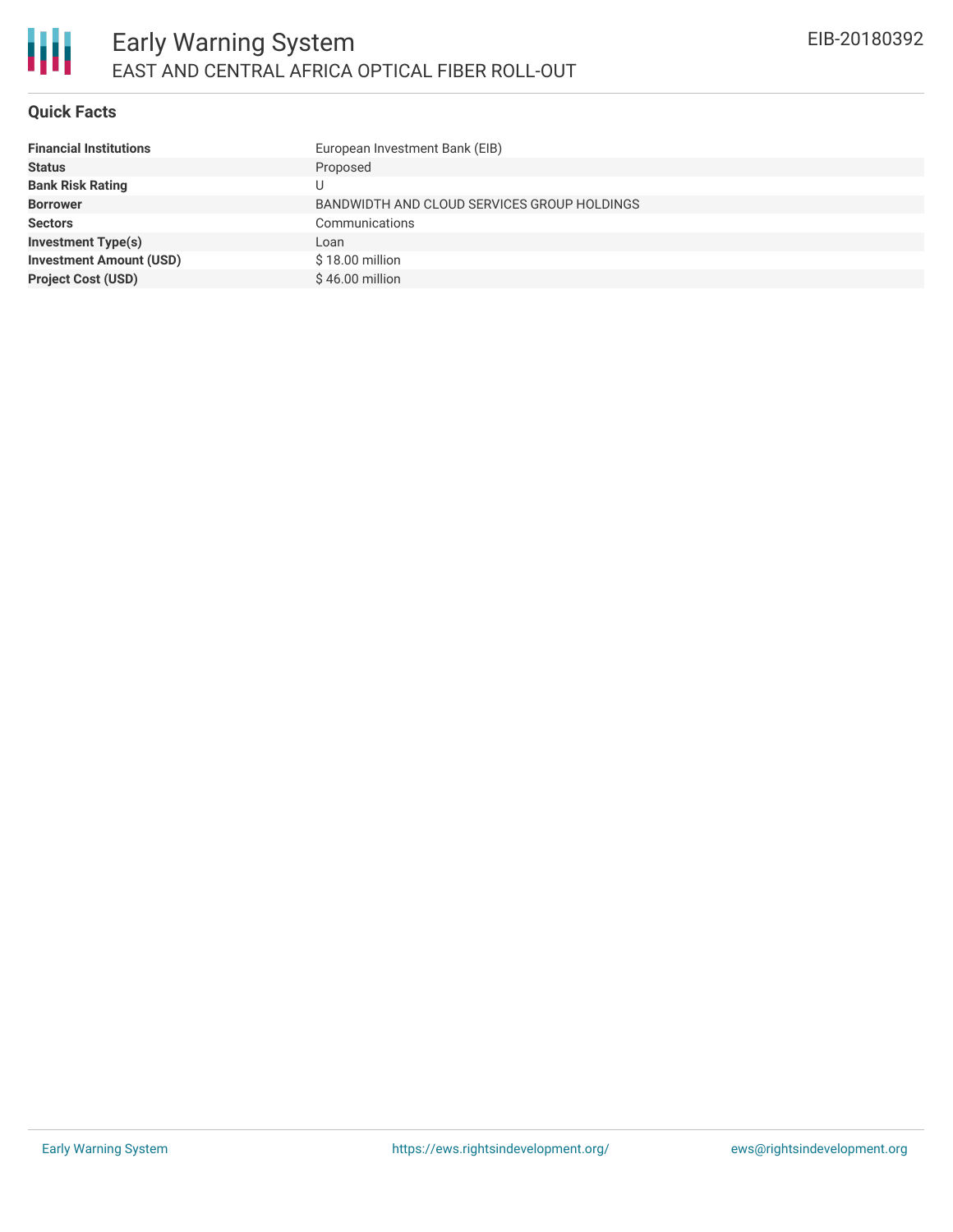

#### **Project Description**

The project concerns the deployment of fibre optics networks in regions of Eastern Africa where, either these kinds of networks are not available, or they are expensive and unreliable. In both cases, the development of digital services enabled by broadband access is limited. In total, the networks deployed will have a total length of more than 4 850 km, including more than 3 850 km of terrestrial fibre cable and around 1 000 km of submarine cable in Lake Tanganyika and Lake Albert. The project will lead to the deployment of five different fibre optics networks in Kenya, Rwanda Uganda, Zambia and the Democratic Republic of the Congo (DRC). In total, the networks deployed will have a total length of around 4,850 km, including 3,850 km of terrestrial fibre cable and around 1,000 km of submarine cable in Lake Tanganyika and Lake Albert.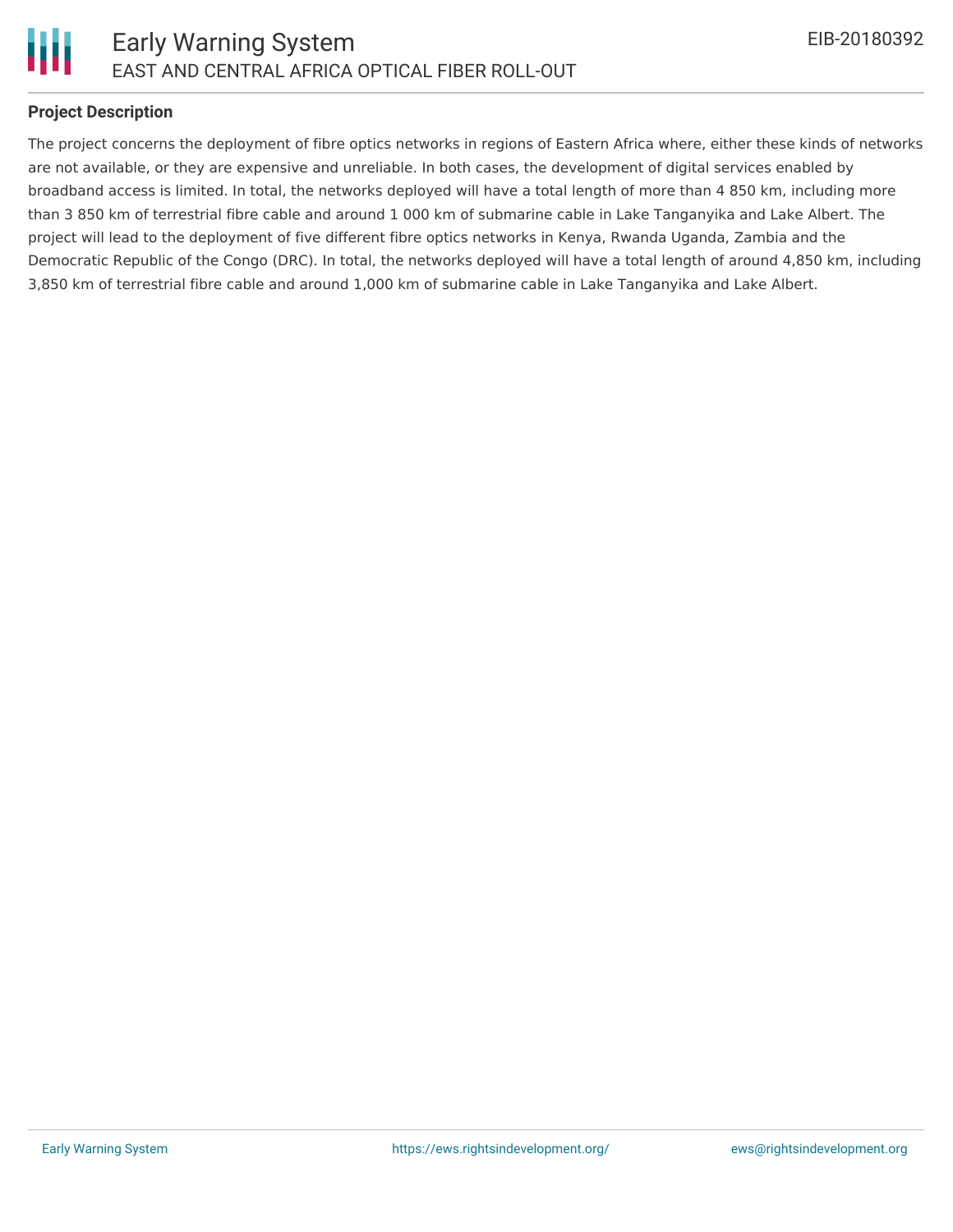#### **Investment Description**

European Investment Bank (EIB)

#### **Financial Intermediary**

Financial Intermediary: A commercial bank or financial institution that receives funds from a development bank. A financial intermediary then lends these funds to their clients (private actors) in the form of loans, bonds, guarantees and equity shares. Financial intermediaries include insurance, pension and equity funds. The direct financial relationship is between the development bank and the financial intermediary.

[Bandwidth](file:///actor/1174/) and Cloud Services (BCS) Group (Financial Intermediary)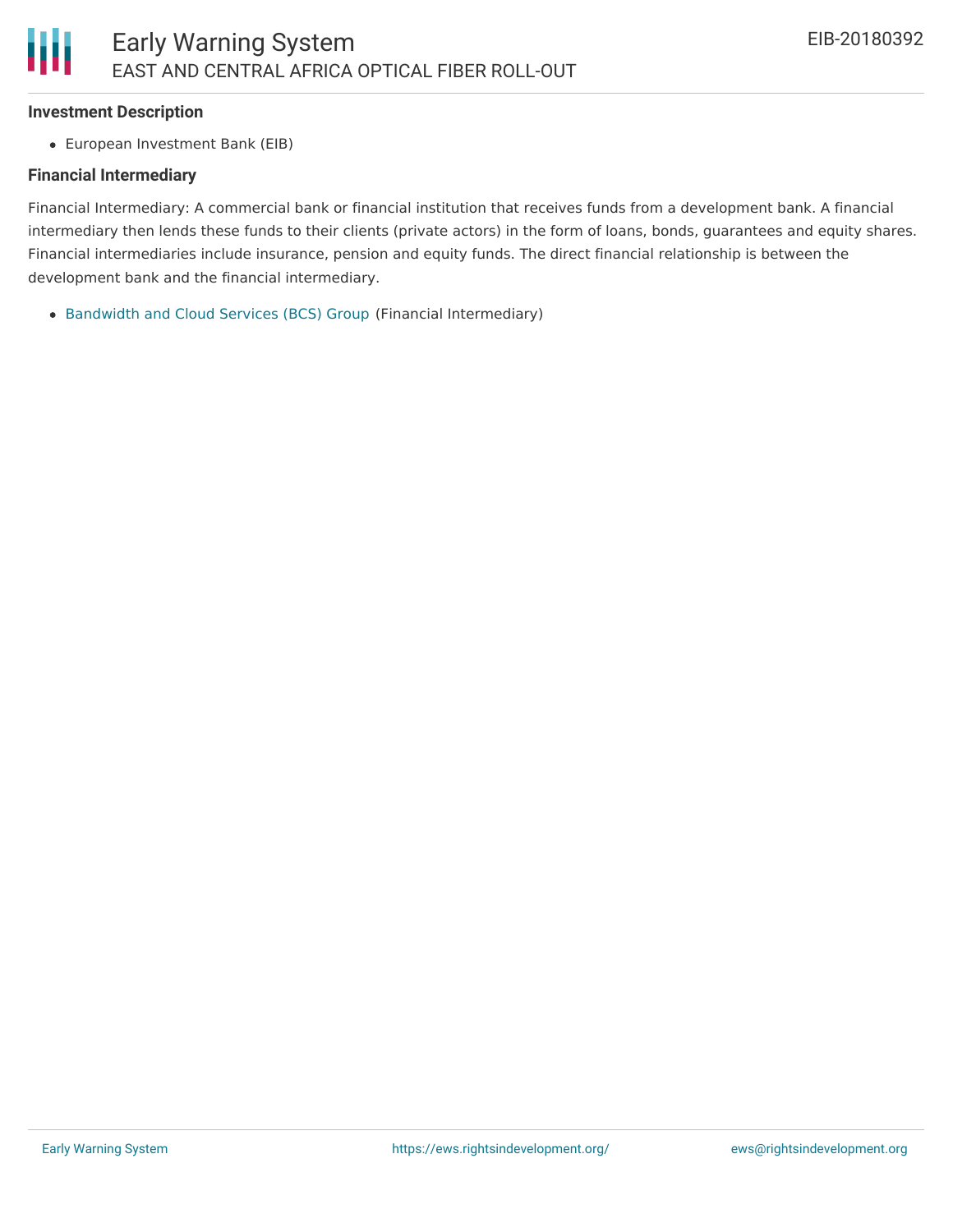

### **Private Actors Description**

Bandwidth and Cloud Services (BCS) Group provides back haul data and cloud services to mobile operators and internet service providers. The company's cloud services also include managed VOIP, and hosting and co-location services. It serves customers in Kenya, Tanzania, and Uganda. Bandwidth and Cloud Services (BCS) Group is based in Nairobi, Kenya.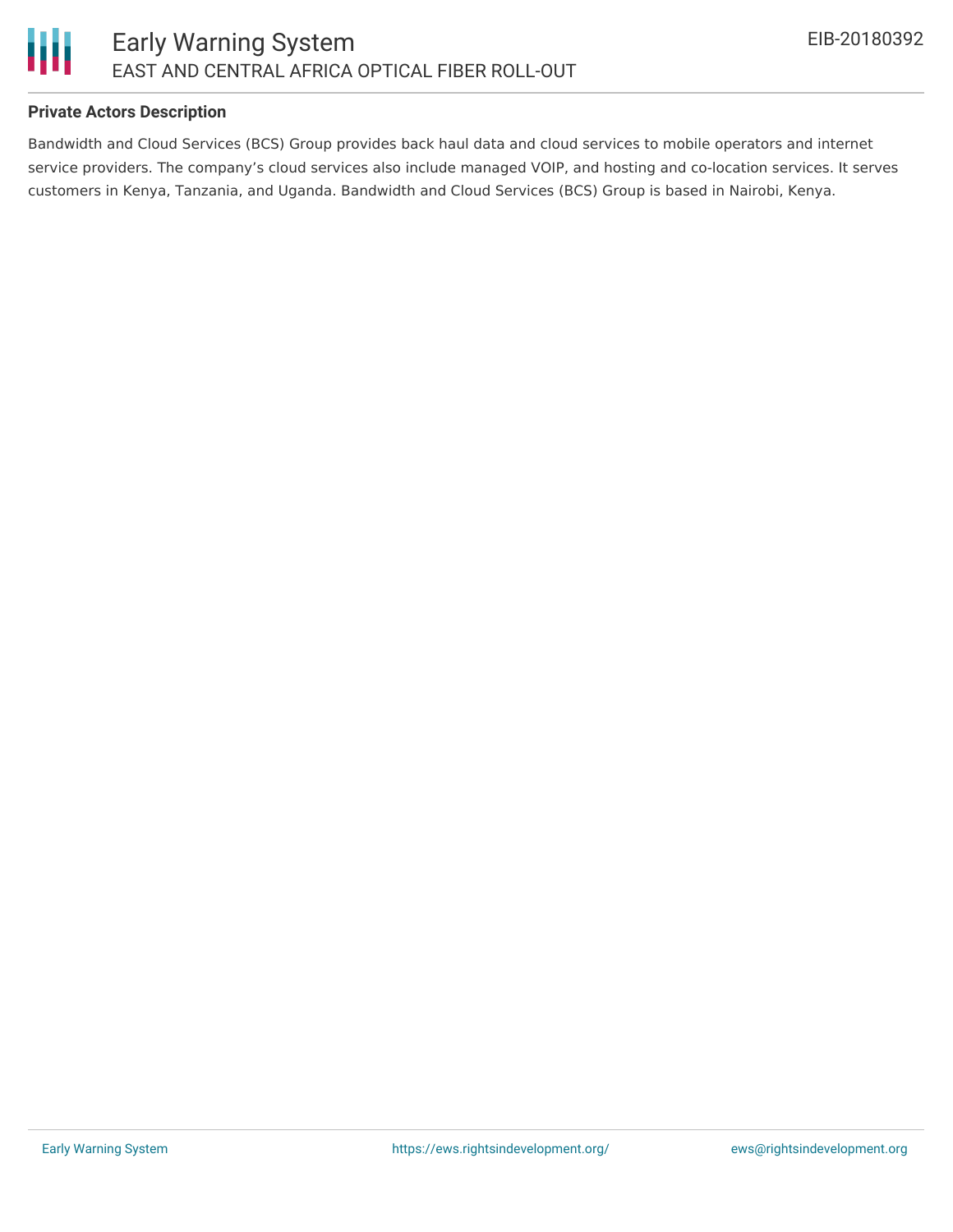#### **Contact Information**

No contact information provided at the time of disclosure.

#### ACCOUNTABILITY MECHANISM OF EIB

The EIB Complaints Mechanism is designed to facilitate and handle complaints against the EIB by individuals, organizations or corporations affected by EIB activities. When exercising the right to lodge a complaint against the EIB, any member of the public has access to a two-tier procedure, one internal - the Complaints Mechanism Office - and one external - the European Ombudsman. A complaint can be lodged via a written communication addressed to the Secretary General of the EIB, via email to the dedicated email address complaints@eib.org, by completing the online complaint form available at the following address: http://www.eib.org/complaints/form, via fax or delivered directly to the EIB Complaints Mechanism Division, any EIB local representation office or any EIB staff. For further details, check:

http://www.eib.org/attachments/strategies/complaints\_mechanism\_policy\_en.pdf

When dissatisfied with a complaint to the EIB Complaints Mechanism, citizens can then turn towards the European Ombudsman. A memorandum of Understanding has been signed between the EIB and the European Ombudsman establishes that citizens (even outside of the EU if the Ombudsman finds their complaint justified) can turn towards the Ombudsman on issues related to 'maladministration' by the EIB. Note that before going to the Ombudsman, an attempt must be made to resolve the case by contacting the EIB. In addition, the complaint must be made within two years of the date when the facts on which your complaint is based became known to you. You can write to the Ombudsman in any of the languages of the European Union. Additional details, including filing requirements and complaint forms, are available at: http://www.ombudsman.europa.eu/atyourservice/interactiveguide.faces